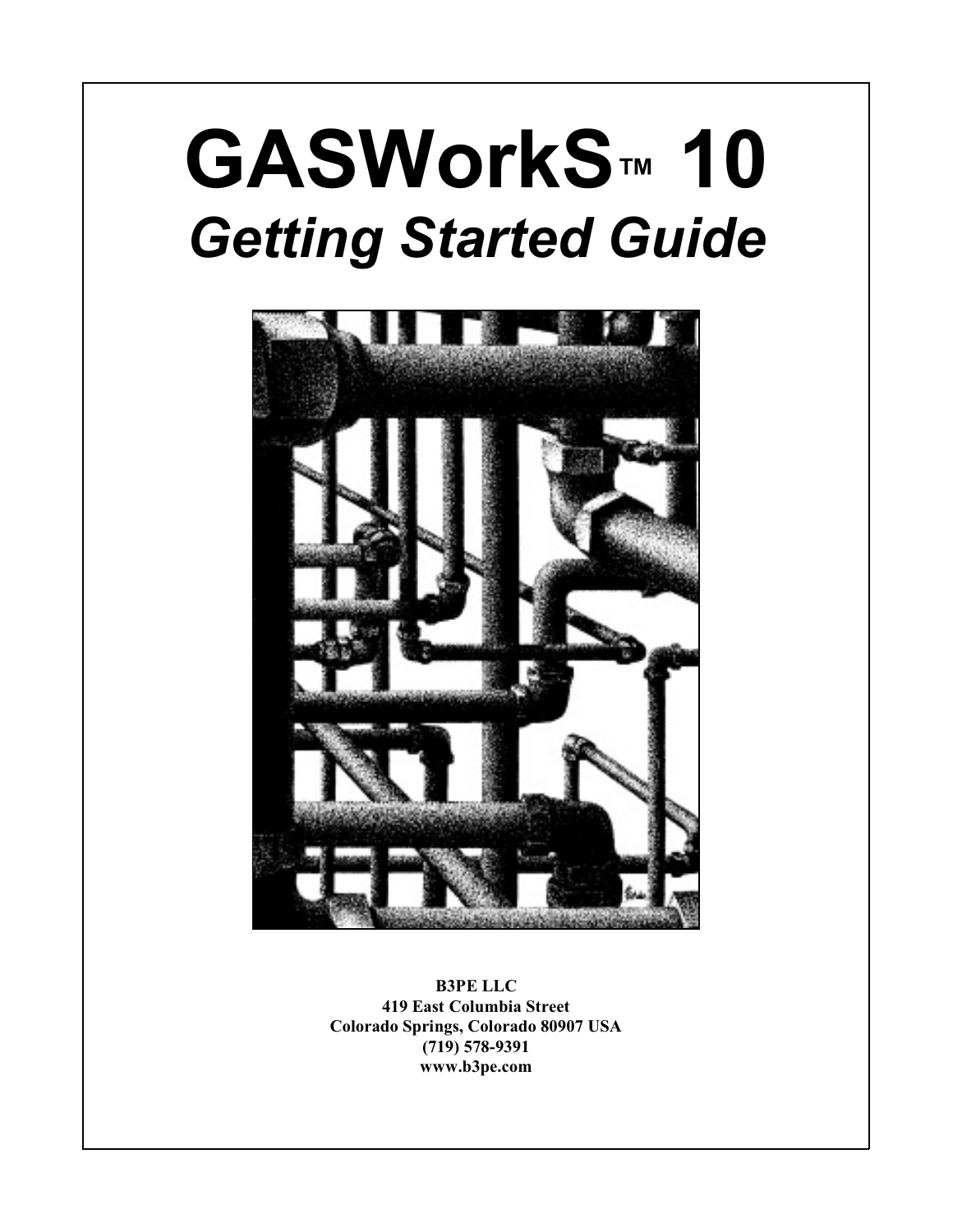#### **© 2022 B3PE LLC - All rights reserved. Revision 001**

**GASWorkS and the "B-Cubed" logo are trademarks of B3PE LLC. Windows and associated product names are trademarks of Microsoft Corporation.**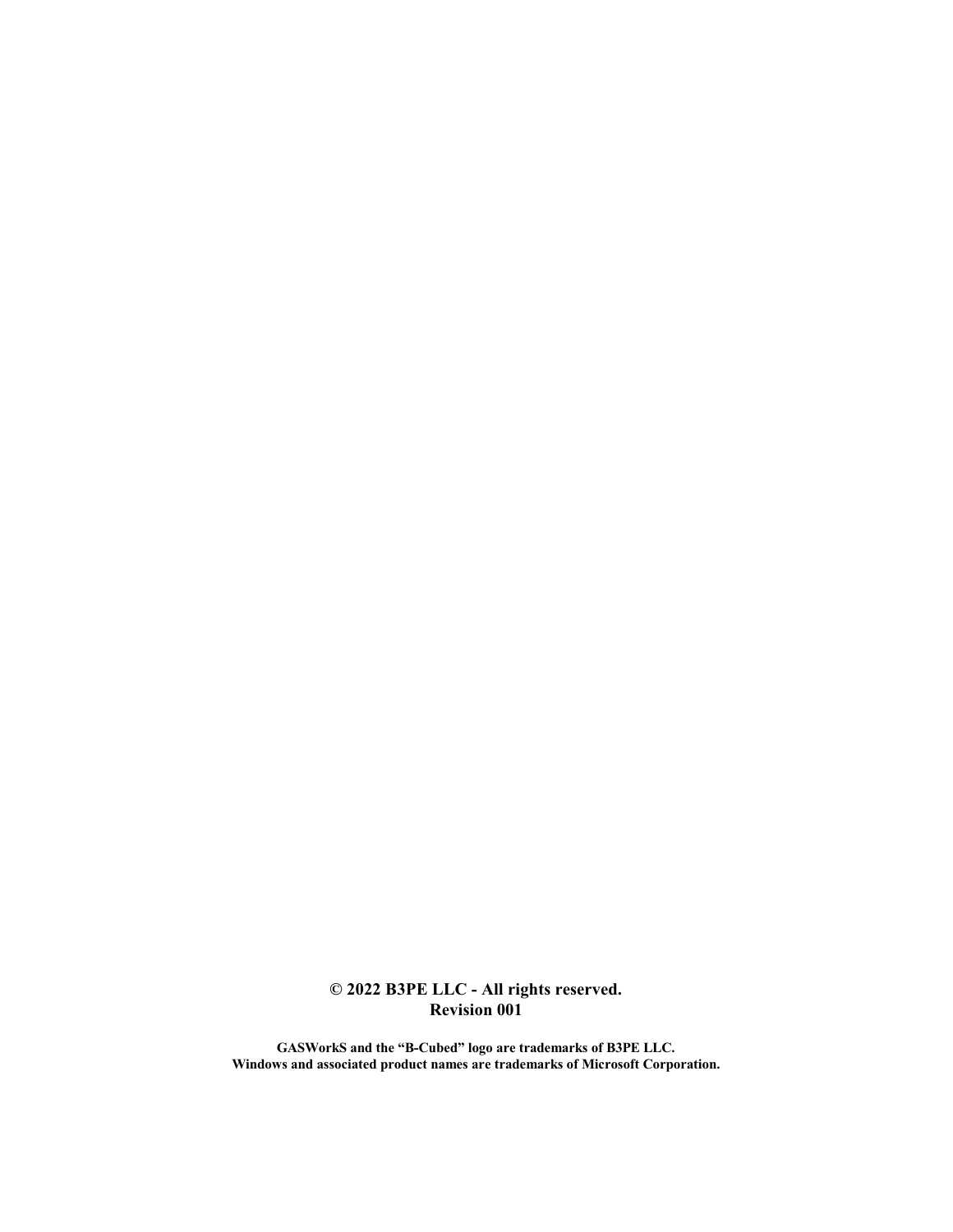<span id="page-2-0"></span>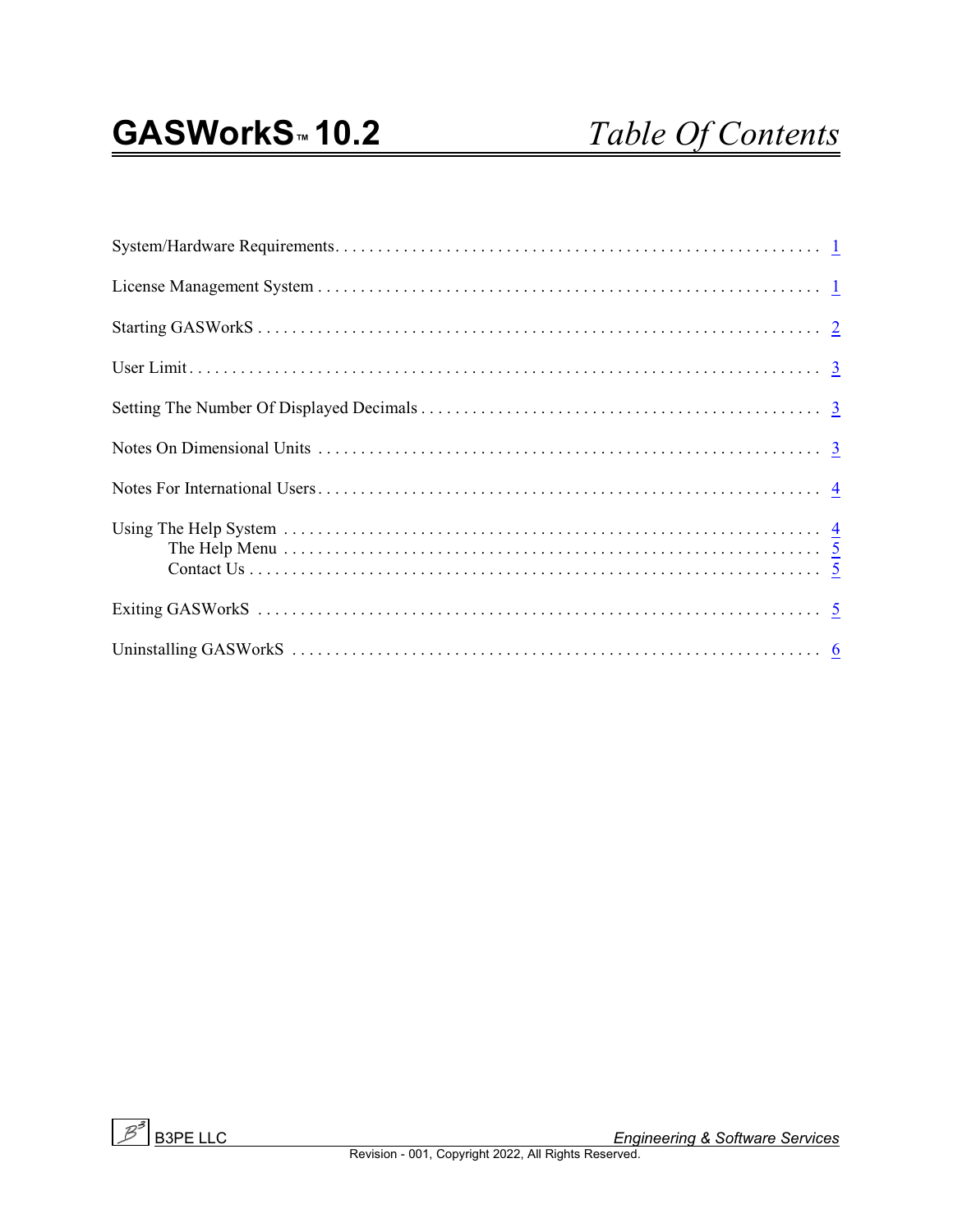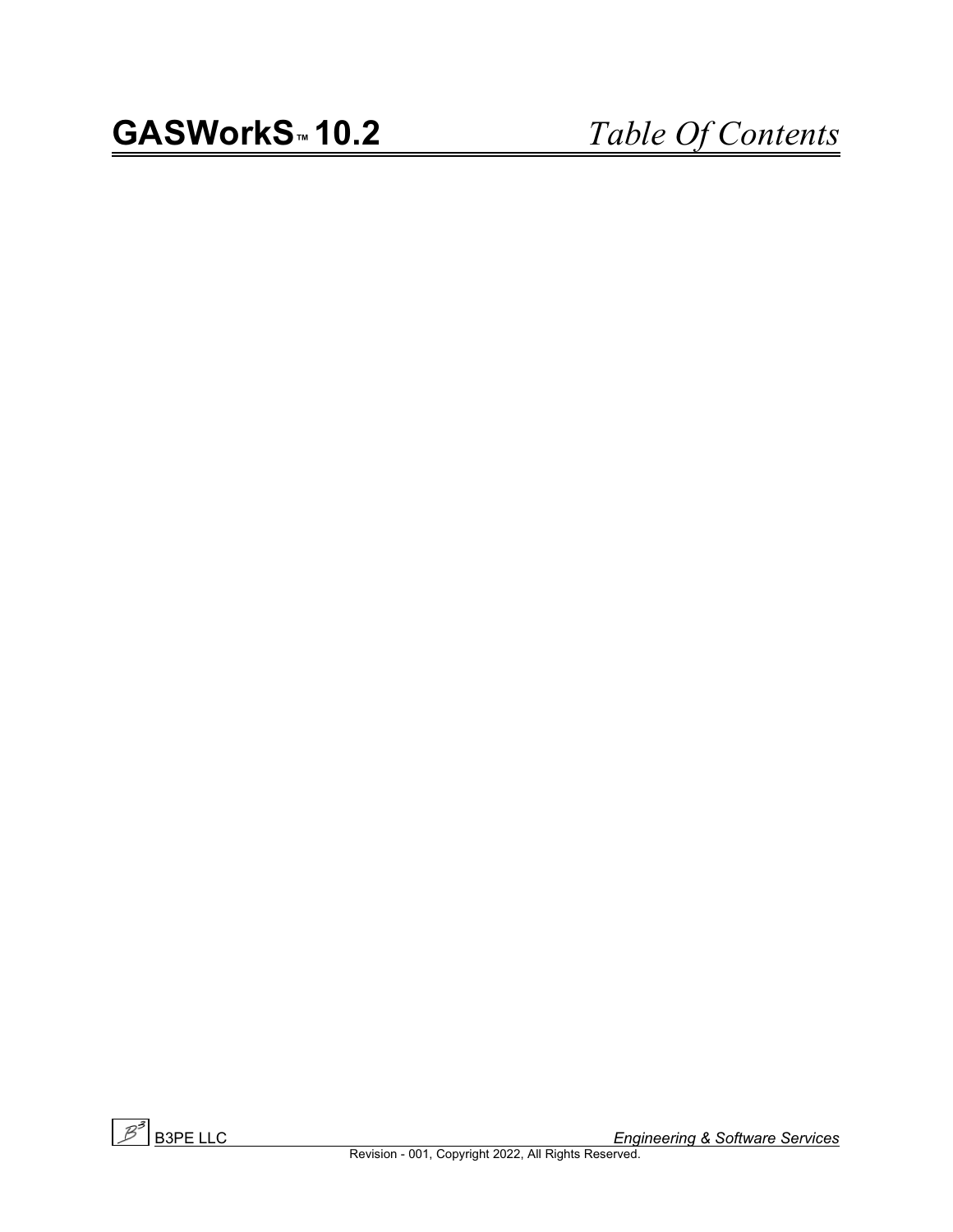#### <span id="page-4-0"></span>**System/Hardware Requirements**

GASWorkS will operate on any device configured to run Windows<sup>™</sup> 7 thru Windows<sup>™</sup> 11 operating system.

Best performance will be achieved when using a device with elevated memory size and processor speed. The use of a mouse orsimilar pointing device is recommended. The use of a touch pad orsimilar pointing devices are discouraged.

The GASWorkS software will require a minimum of 36 MB of free hard disk space when installed.

An internet connection is required for the license management system and use of the GeoMap functions.

#### <span id="page-4-1"></span>**License Management System**

GASWorkS uses an internet based licensing system. The software can be installed on any number of devices. License information is stored on the B3PE server. When a User attempts to use the software, the license availability is checked on the server. If the number of "in-use" licenses is less than the purchased number of licenses (the User Limit) the User is allowed to continue, otherwise the use of the software is denied until the number of "in-use" licenses is below the User Limit.

A license can be "checked out" for up to thirty (30) days. Once "checked out", the license is not available for use by any other Users until the license is checked back "in". An internet connection is not required to use the software during the check out period, for the device and User that checked out the license.

#### **Installing GASWorkS**

An appropriate version of Windows must be running in order to install GASWorkS. If it is not, start Windows now, then proceed with the installation process described below.

On Windows Vista and newer devices, you will need to be logged on as the Full Administrator or use the "*Run as administrator*" option when executing the installation file.

! Using the provided link, download the setup file (.exe) to your device. Using Windows File Explorer, navigate to the file's location.

! Double-click on the setup file name. If a Windows Security warning appears, allow your device to execute the file.

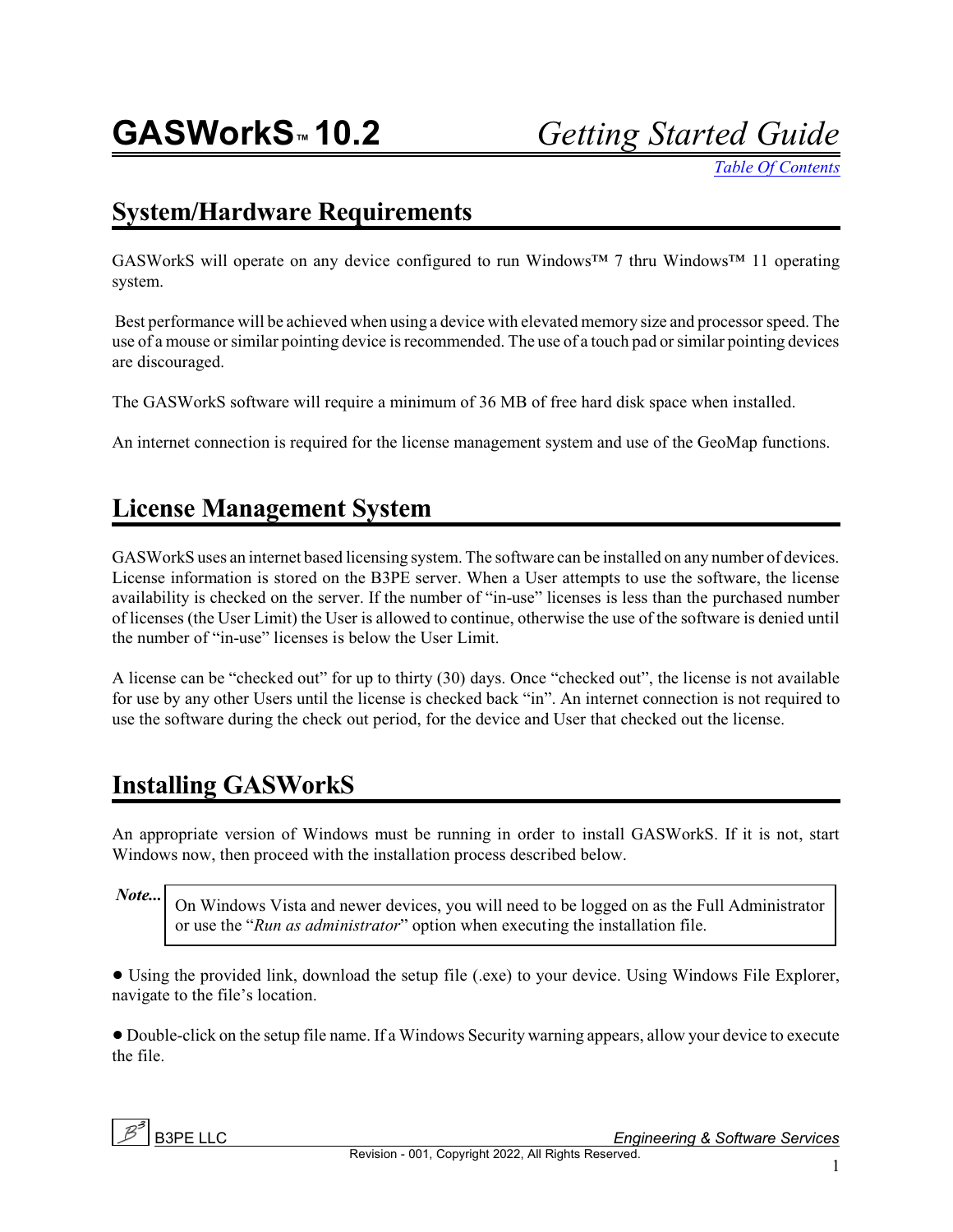**GASWorkS™ 10.2** *Getting Started Guide*

*[Table Of Contents](#page-2-0)*

• After the setup program has been started, several screens will be displayed during the installation process. Read the contents of each screen carefully and respond appropriately.

*Note...*

On the License Agreement screen, read the license agreement carefully and select the *"I agree to..."* option. If you do not wish to accept the license agreement, you will not be able to continue with the installation process.

! A message will be displayed when the installation process is complete. The message will indicate whether the installation was successful or whether it failed. Select the appropriate option to clear the message.

# <span id="page-5-0"></span>**Starting GASWorkS**

*Note...*

• An appropriate version of Windows must be running before GASWorkS may be executed. If Windows is not running, begin its execution now.

• The device must be connected to the internet the first time that the GASWorkS software is executed.

• On Windows Vista and newer devices, you will need to be logged on as the Full Administrator or use the "*Run as administrator"* option the first time that the GASWorkS software is executed.

! From the Windows Desktop, double-click the *GASWorkS 10* shortcut icon.

• The GASWorkS software will be started, the Welcome screen will be displayed, and the license subscription will be checked.

• Review the displayed license information. Click the *Continue* command button to "check out" a license, and enter the software.

| <b>Welcome To GASWorkS</b> |        |                                                                                                                          |
|----------------------------|--------|--------------------------------------------------------------------------------------------------------------------------|
|                            |        | Licensed To: B3PE - LMA<br>Expires In: 357 Days<br>User Limit: 1 Current Users: 0<br>Click Continue To Start Application |
|                            |        | Join Our User List                                                                                                       |
|                            | Cancel | Continue                                                                                                                 |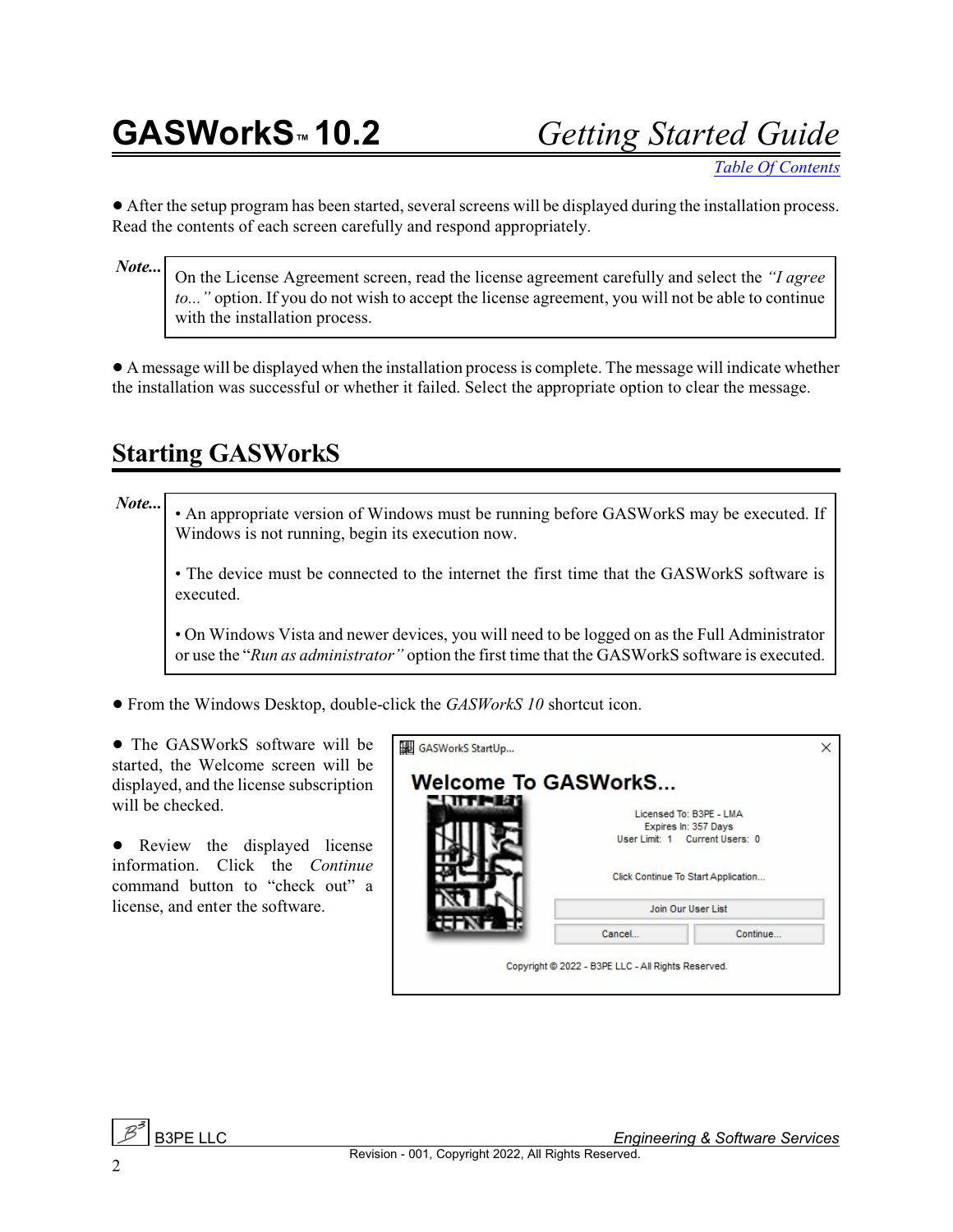*Note...*

If the device is not connected to the internet, a message stating that the software is "Unable To Access Validation File" will be displayed. To proceed - connect the device to the internet, then click the *Retry* command button.

Once the software is installed, to become acquainted with the features of the GASWorkS software, we suggest that you work the example in the Demonstration Guide. The Demonstration Guide and other documentation can be viewed, saved, and printed from the *Help* menu.

# <span id="page-6-0"></span>**User Limit**

The number of Users that can simultaneously run the GASWorkS software is dependent on the number of User licenses purchased with the subscription. This number is referred to as the User Limit.

When GASWorkS is executed, it determines the User Limit associated with the subscription, and the number of Users currently using the software - the Current Users. The Welcome screen displays these values.

If the addition of a new User will not exceed the User Limit, the *Continue* command button will be enabled and you will be able to start GASWorkS. If the User Limit would be exceeded by allowing a new User, you will not be able to execute the GASWorkS software until one of the in-use licenses is returned.

### <span id="page-6-1"></span>**Setting The Number Of Displayed Decimals**

The number of digits displayed to the right of the decimal place can be specified by the User. The number of displayed decimal places can be set by the *Decimals* data tab on the Report Options screen. The screen is accessed by selecting the *Report Options* item from the *Report* menu. Select the desired number of digits to display to the right of the decimal location for the associated item. Click the *Close* command button to save and apply the changes.

### <span id="page-6-2"></span>**Notes On Dimensional Units**

When GASWorkS first starts, its default dimensional units are set to standard US values (Feet, Inches, Psi, Fahrenheit). However, you will notice that the software supports a variety of dimensional units.

As used in GASWorkS, unless otherwise specified, all pressure units represent "gauge" units. Within the documentation, gauge pressure units are generally shown without a suffix, absolute pressure units are shown with an "a" or " (Abs)" suffix. Gas volume values or volumetric flow rates are expressed in "standard" cubic units, based on (adjusted to) the specified base pressure and temperature.

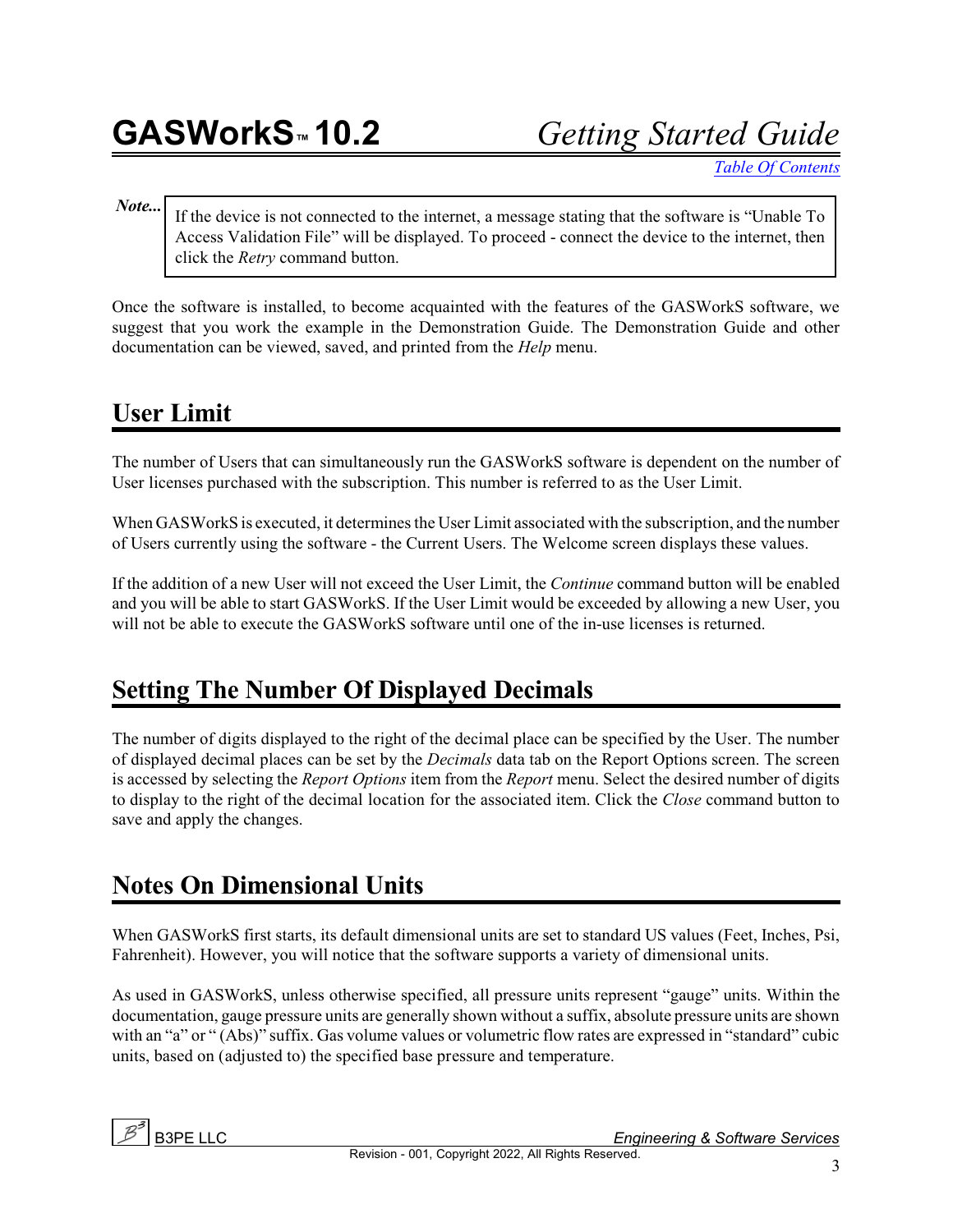# **GASWorkS™ 10.2** *Getting Started Guide*

*[Table Of Contents](#page-2-0)*

To change the default dimensional units, use the Default Data Values screen found fromthe *Set Defaults* item in the *Utilities* menu. Select the *Dimensional Units* data tab to access the currently selected dimensional units. Make any changes by selecting the desired item from the associated lists. Click the *Apply Dimensional Units Only* command button to change the values used in the current model. *Note -* Do not click the *Apply All Values* command button unless you are certain that you want to apply all of the default setting values, on the various data tabs, to the current model.

### <span id="page-7-0"></span>**Notes For International Users**

GASWorkS attempts to accommodate the needs of International Users by providing a robust set of dimensional units. These units can be selected as appropriate for the User's particular needs.

GASWorkS does have a particular weakness when it comes to the various Property Tables that contain predefined fitting, pipe, regulator, relief, and valve data. These lists are primarily oriented towards US manufacturers and sizes. The Property Tables can be easily modified by the User to more specifically meet the particular needs of each User. The Property Tables provided with the software are intended to provide a starting point to allow the User to create their own custom Property Tables.

*Note...*

The example models provided with GASWorkS generally use US units of measure. To obtain valid results, these examples must be worked using the US units. When working these examples, if the default data values and dimensional units have been changed, they must be reset to their original US values before working with the example model.

### <span id="page-7-1"></span>**Using The Help System**

The help documents are stored on the B3PE server. You must be connected to the internet to access the various GASWorkS help and support documents.

The GASWorkS Help Guide can be used to view examples and how-to tips on performing a specific task. And the GASWorkS Manual can be used for information on specific screens and commands as well as detailed instructions, descriptions, and explanations.

Once a document is opened, it can be saved locally if you wish. If you save a help document to your machine for offline access, you will need to open it directly in your Portable Document Format (PDF) document viewer. A suitable PDF document viewer or reader is required to view and print the documents.

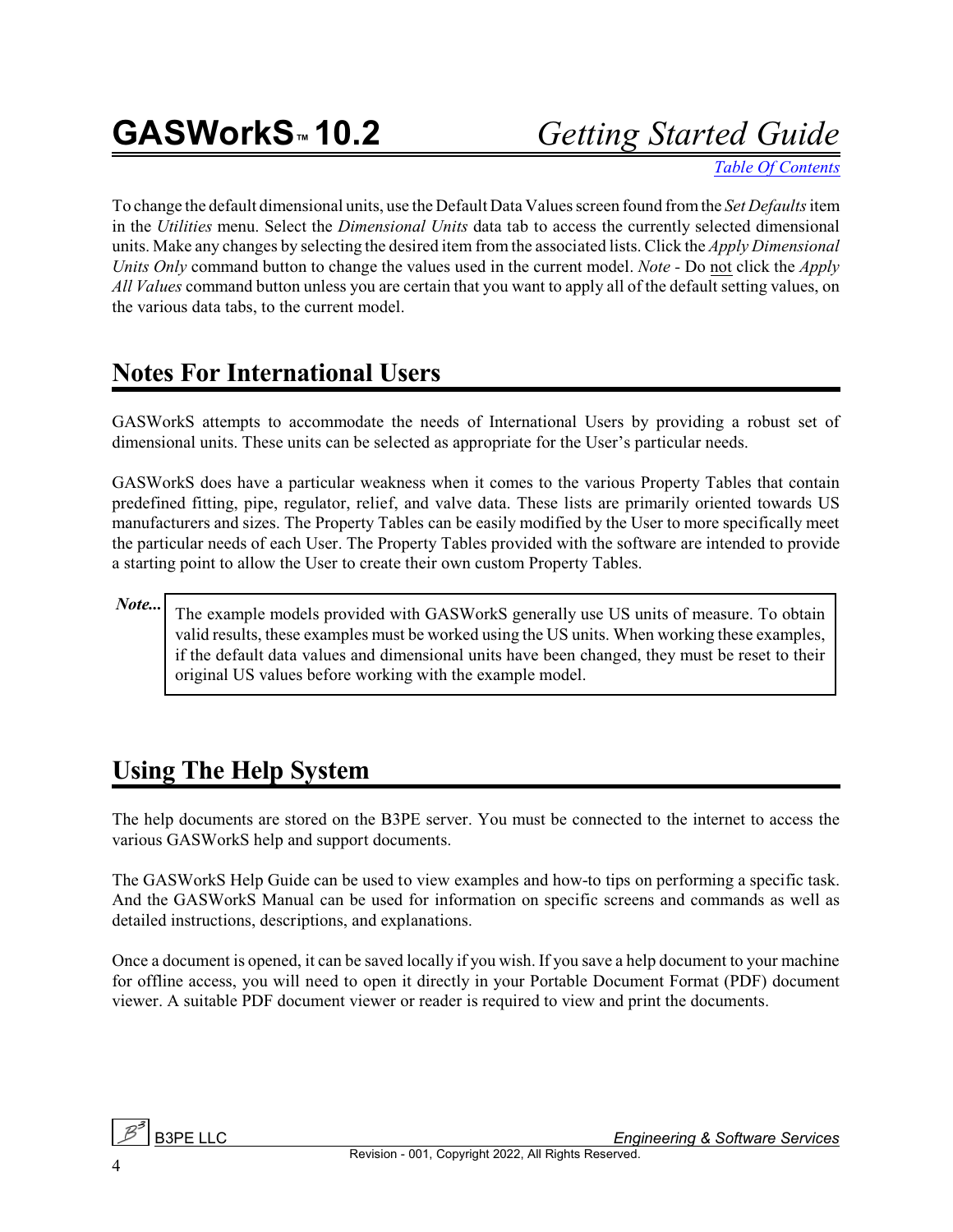#### <span id="page-8-0"></span>**The Help Menu**

Access to the various help documents and information is provided in the *Help* menu. You can also view our contact information, send a help request, or visit our website. *Note -* Some of the features require an internet connection to work properly.

#### <span id="page-8-1"></span>**Contact Us**

**Hours -** Our normal work hours are 8:00 A.M. to 5:00 P.M. Mountain Time, Monday through Friday. However if you have a problem, please try at any time, we may be in.

**By Telephone -** (719) 578-9391

**By Email -** [help@b3pe.com](mailto:help@b3pe.com)

**By Website -** [www.b3pe.com](http://www.b3pe.com)

#### <span id="page-8-2"></span>**Exiting GASWorkS**

When the *Continue* command button is clicked on the Welcome screen to enter the software, a license of the GASWorkS software is "checked out".

When exiting the GASWorkS software, there are two options - an option to "return" the checked out license or to keep the license "checked out".

! To return the "checked out" license, from the *Exit GASWorkS* submenu of the *File* menu, click the *And Return License* item. In order to return the "checked out" license, the device must be connected to the internet so that the User Count can be updated.

! To keep the license "checked out," from the *Exit GASWorkS* submenu of the *File* menu, click the *Without Returning License* item. The User Count will not be updated, and the license will remain "checked out" until the license is "returned". This option allows for the software to be used without having access to an internet connection for up to 30 days. Select the *And Return License* item from the *Exit GASWorkS* submenu of the *File* menu to return a "checked out" license.

*Note* - If you have trouble checking out or returning a license, please contact us at [help@b3pe.com](mailto:help@b3pe.com,).

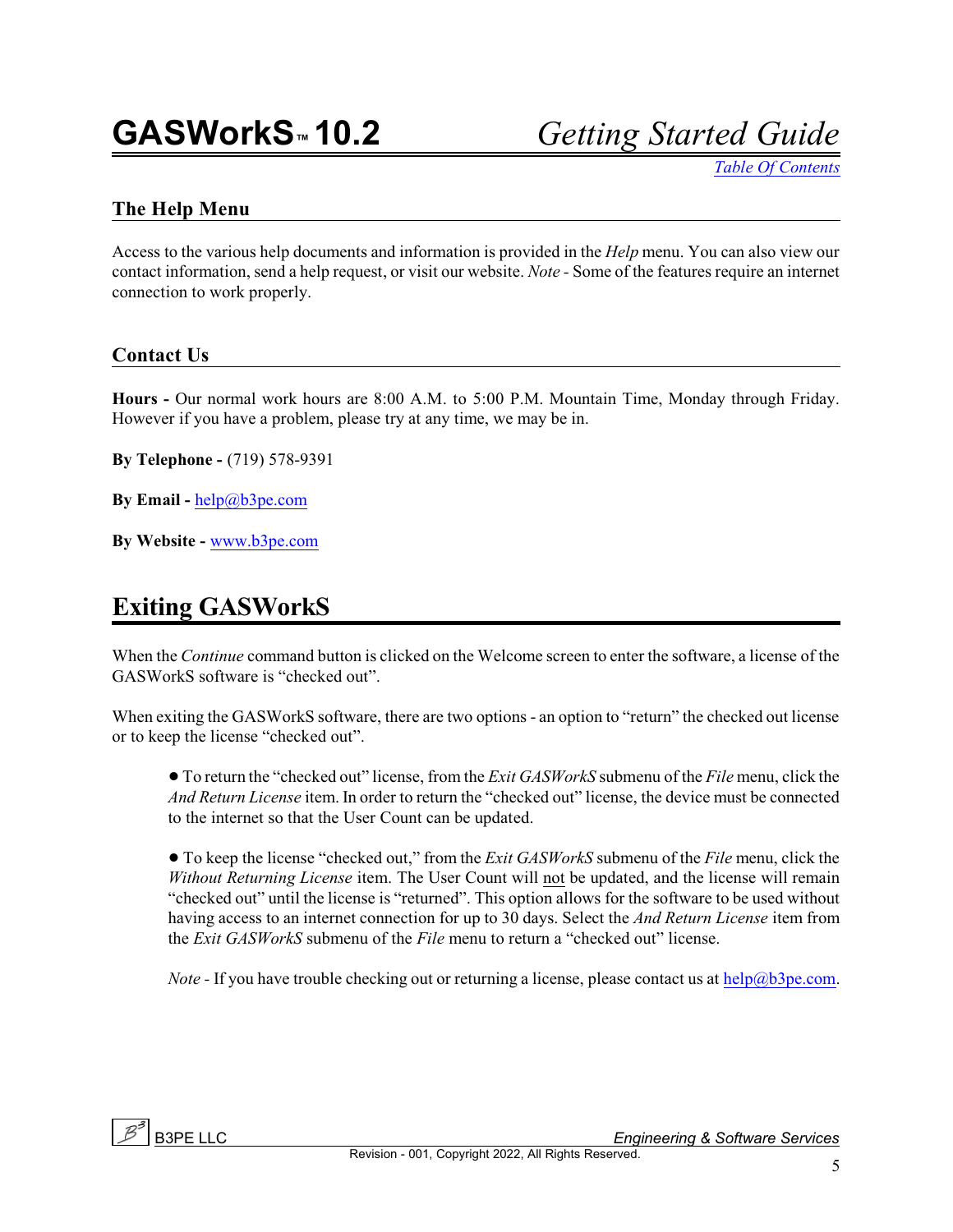# <span id="page-9-0"></span>**Uninstalling GASWorkS**

If after using the GASWorkS software you wish to remove it, select the *Uninstall GASWorkS* item from the Windows *GASWorkS* menu list.

! After the Uninstall Program has been started, read the contents of each screen carefully and respond appropriately.

*Note...*

*Note...*

If the Uninstall Program asks to remove any shared system files, click the *No* command button.

! A message will be displayed when the Uninstall routine is complete. The message will indicate whether the uninstall process was successful or whether it failed. Select the appropriate option to clear the message.

• On some devices, the Uninstall routine will not be able to remove any directory or file that has been created after the initial installation.

• Some of the files and/or folders created by GASWorkS after the installation may include files in the initialization directory (ini), files in the default model file directory (files), and/or files in the application directory (app).

• To remove these files and/or folders, use Windows File Explorer to find and delete the remaining files and folders. An example of the path for the initialization folder is shown below. The other folders have similar path locations.

• 32-bit devices - **C:\Program Files\GASWorkS 10\ini**

• 64-bit devices - **C:\Program Files (x86)\GASWorkS 10\ini**